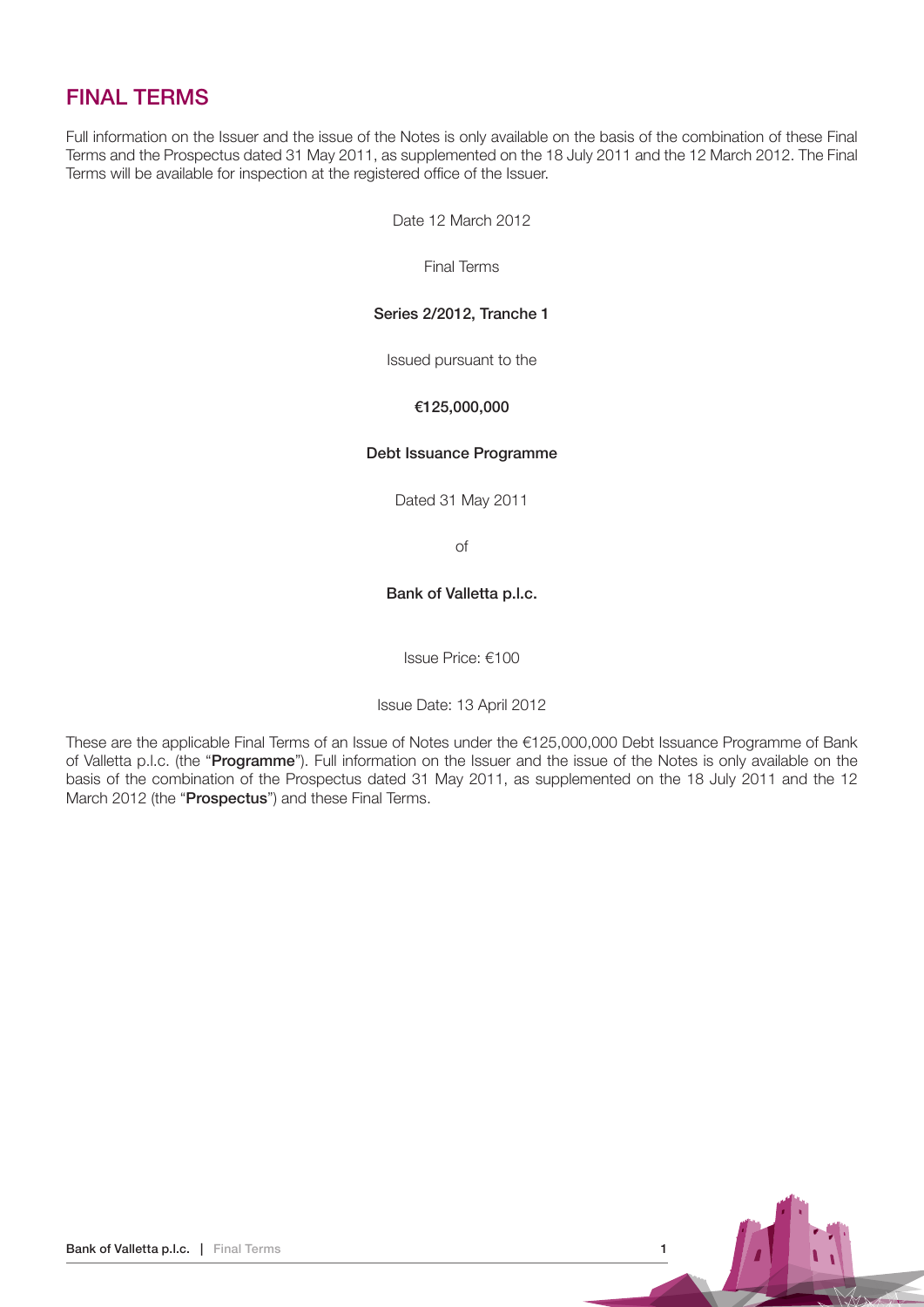# 1 Part I: Terms and Conditions

This part of the Final Terms is to be read in conjunction with the Terms and Conditions of the Notes, the "Terms and Conditions" set forth in the Prospectus dated 31 May 2011 pertaining to the Programme, as the same may be supplemented from time to time. Capitalised terms not otherwise defined herein shall have the same meanings specified in the Terms and Conditions.

All provisions in the Terms and Conditions corresponding to items in the Final Terms which are either not selected or completed or which are deleted shall be deemed to be deleted from the Terms and Conditions applicable to the Notes, the "Conditions".

# 1.1 Language of Conditions

English

# 1.2 CURRENCY, DENOMINATION, FORM AND TITLE, CERTAIN DEFINITIONS<sup>1</sup>

Specified Currency  $\epsilon$ Aggregate Principal Amount **Maximum of €40,000,000** Maximum of €40,000,000 Specified Denomination **€100** Number of Notes to be issued in each Specified Denomination Maximum of 400,000 Notes Minimum Subscription General Public Offer - €2,000 per application

Preplacement Offer - €100,000 per application

# 1.3 **INTEREST**

A. Fixed Rate Note Provisions:- And The State of Applicable/Not Applicable/Not Applicable

Fixed Rate of Interest **4.25 per cent per annum Interest Commencement Date** 13 April 2012 First Interest Payment Date 19 November 2012 Interest Payment Dates 18 May and 18 November Day Count Fraction √

## B. Floating Rate Note Provisions:- Applicable/Not Applicable/Not Applicable

## 1.4 Payments

## 1.5 Transferability of the Notes

## 1.6 Redemption

# 1.7 NOTICES – PLACE AND MEDIUM OF PUBLICATION

Website of the MSF Website of the Issuer

1 The minimum denomination of the Notes will be €100

Specified Currency  $\epsilon$ Redemption Value  $\epsilon$ 100 Register Cut-Off **Fifteen (15) days prior to** the Interest Payment Dates

Transfer cut-off **Fourteen (14) days prior to Fourteen (14) days prior to** the Interest Payment Dates

Maturity Date **17 May 2019**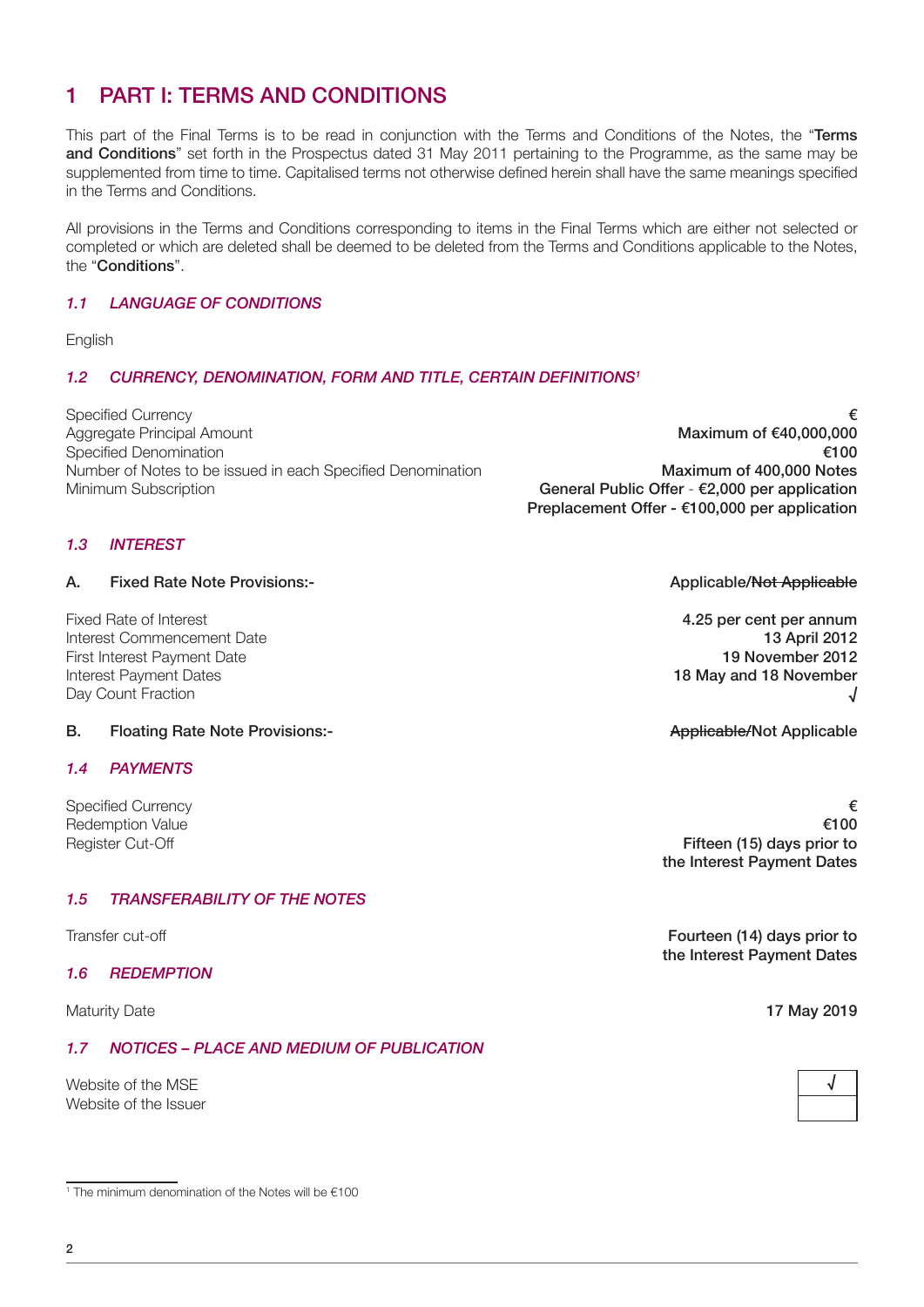# 2 Part II: Additional Disclosure Requirements Relating to **NOTES**

# 2.1 Estimated Expenses Relating to the Issue

Expenses are estimated not to exceed **€450,000** Expenses are estimated not to exceed  $2.2$ **ISIN** ISIN MT0000021304 2.3 Yield

Method of Calculating the yield:

The gross yield calculated on the basis of the interest per annum (4.25%), the Issue Price (€100) and the Redemption Value ( $\epsilon$ 100) of the Notes at Maturity Date is four point two five (4.25) per cent (%).

# 2.4 Selling Restriction

The Selling Restrictions set out in Section 14 of the Prospectus shall apply Additional Selling Restrictions (specify) n/a

#### 2.5 TAXATION

n/a

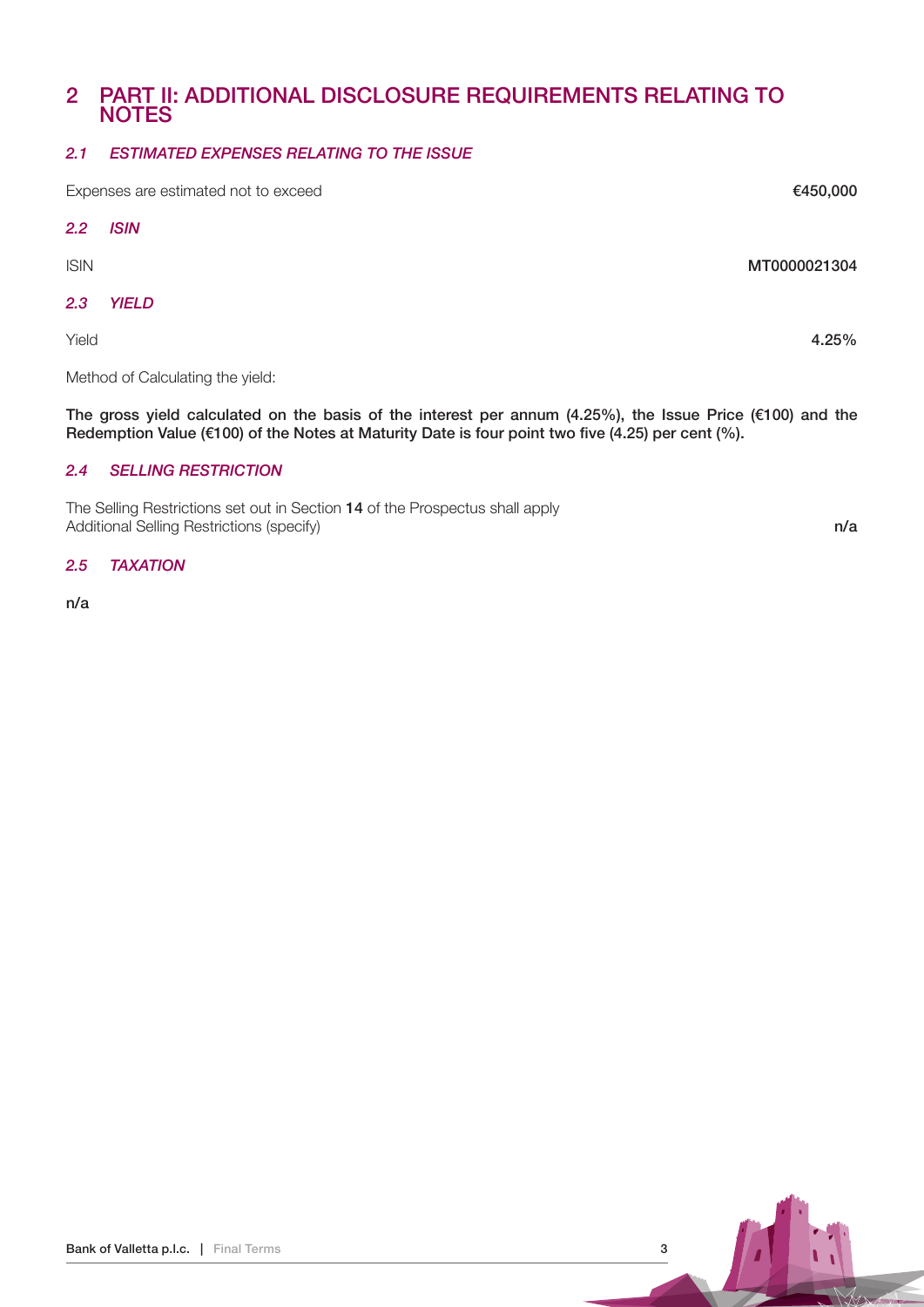# 3 Part iii: Terms and Conditions of the Issue

# 3.1 Expected Price and Conditions

Expected price at which the Notes will be offered  $\epsilon$ 100

Amount of expenses & taxes charged to the applicant notice and the set of the set of the set of the applicant n/a

The issuance of the Notes under these Final Terms is subject to the following conditions:

The issue and allotment of the Notes is conditional upon the Notes being admitted to the Regulated Market of the Malta Stock Exchange. In the event that the Notes are partly but not fully subscribed, and provided that the subscribed Notes are admitted to the Regulated Market of the Stock Exchange, the subscribed portion shall be allotted to the respective applicants.

Categories of potential investors to which the Notes are offered:

- A. The Notes shall be offered to the authorised financial intermediaries listed in Annex 1 to these Final Terms (the "AFIs") and to the general public in Malta as follows:
	- i. Preplacement Offer

 A maximum of €10,000,000 worth of Notes has been reserved for subscription by AFIs pursuant to conditional subscription agreements (the "Subscription Agreement/s") entered into with the Issuer. Completed Subscription Agreements shall be submitted by AFIs together with subscription proceeds, in cleared funds, on 30 March 2012 (the "Preplacement Day"). Subject to the terms and conditions contained in the Subscription Agreement, the Issuer will be conditionally bound to issue, and each AFI will bind itself to subscribe to, a number of Notes indicated therein, upon delivery of the completed Subscription Agreement and subscription proceeds in cleared funds on the Preplacement Day.

The minimum which each AFI may apply for in terms of the Subscription Agreement is €500,000 worth of Notes and, the amount per underlying application must be of a minimum of €100,000 (and in multiples of €100 thereafter).

ii. General Public Offer

 An amount of €30,000,000 (and the balance, if any, of the reserved portion for preplacement not taken up by AFIs pursuant to the Subscription Agreements) shall be offered to the general public between (and including) the 02 April 2012 and the 05 April 2012 (the "Offer Period"). The minimum subscription amount for applications received during the Offer Period shall be €2,000 worth of Notes (and in multiples of €100 thereafter).

iii. Over-Subscription

In the event of over-subscription, the Issuer shall scale down such applications according to an allocation policy still to be determined by the Issuer and the subscription monies of any unsatisfied applications or part thereof shall be refunded without interest.

iv. Multiple Applications

 Multiple applications may be accepted by the Issuer. Any such multiple applications shall be deemed by the Issuer to constitute one application irrespective of whether such applications are submitted at Preplacement Offer stage or during the General Public Offer stage.

# 3.2 Method of Distribution

Application for subscription of the Notes may be made through any of the AFIs.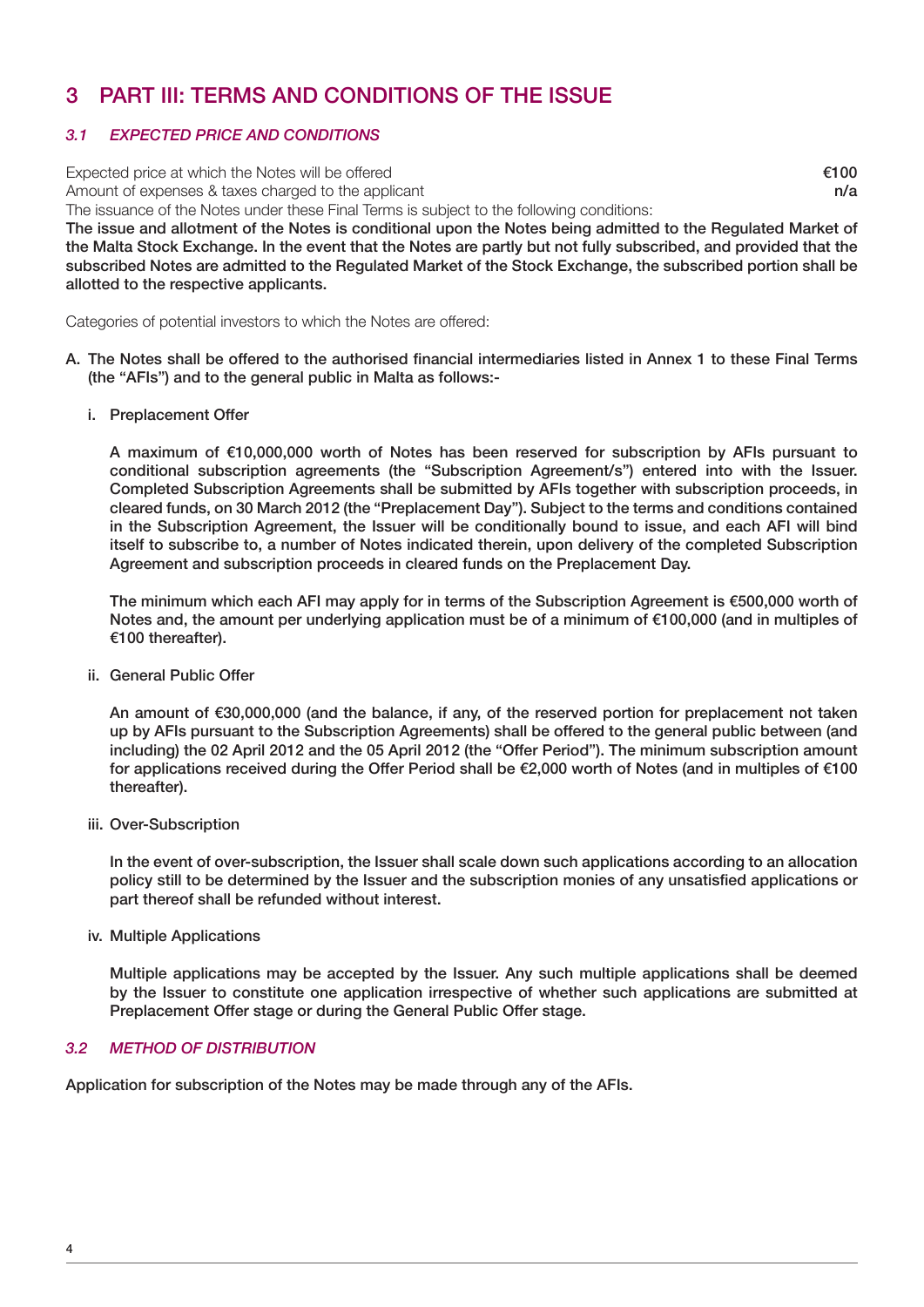#### 3.3 Form of Commitment

Underwriting **n/a** 

#### 3.4 Commissions

Selling Commission 0.50% on the value of the Notes allotted and payable to AFIs Other **n/a** and the contract of the contract of the contract of the contract of the contract of the contract of the contract of the contract of the contract of the contract of the contract of the contract of the contract o

#### 3.5 TIMETABLE

Application Forms available from AFIs 20 March 2012 Preplacement Day 30 March 2012 Opening of Subscription Lists in respect of the General Public Offer **1992 Connect 102 April 2012** Closing of Subscription Lists in respect of the General Public Offer **05 April 2012**\* Announcement of Basis of Acceptance 13 April 2012 Commencement of Interest on the Notes 13 April 2012 Issue Date 13 April 2012 Refunds of Unallocated Monies **By not later than 20 April 2012 By not later than 20 April 2012** Dispatch of Allotment Advices By not later than 20 April 2012

\*In the event that the General Public Offer closes before the 05 April 2012 due to over-subscription, the remaining events set out above (including the Issue Date of the Notes) shall be anticipated in the same chronological order in such a way as to retain the same number of Business Days between the above mentioned principal events.

## 3.6 Admission to Trading and Dealing Arrangements

| Malta Stock Exchange                                                                                                                                                               | Yes                    |
|------------------------------------------------------------------------------------------------------------------------------------------------------------------------------------|------------------------|
| <b>Regulated Market</b>                                                                                                                                                            | Yes                    |
| Other (insert details)                                                                                                                                                             | n/a                    |
| Date of Admission                                                                                                                                                                  | Expected 23 April 2012 |
| Commencement of Dealing                                                                                                                                                            | Expected 24 April 2012 |
| Regulated Markets or equivalent markets on which, to the knowledge of the Issuer,<br>Notes of the same Series to be offered or admitted to trading are already admitted to trading | n/a                    |

## 3.7 Additional Information

Manner and Date of Publication of Results of Offer of Notes

Company Announcement on the website of the Malta Stock Exchange on the 13 April 2012 (or earlier if certain events set out in the Timetable in paragraph 3.5 above are brought forward).

Process of Notification of Amounts Allotted<sup>2</sup>

Company Announcement on the website of the Malta Stock Exchange on the 13 April 2012 (or earlier if certain events set out in the Timetable in paragraph 3.5 above are brought forward).



<sup>&</sup>lt;sup>2</sup> Dealings in the Notes may not commence prior to the said notification.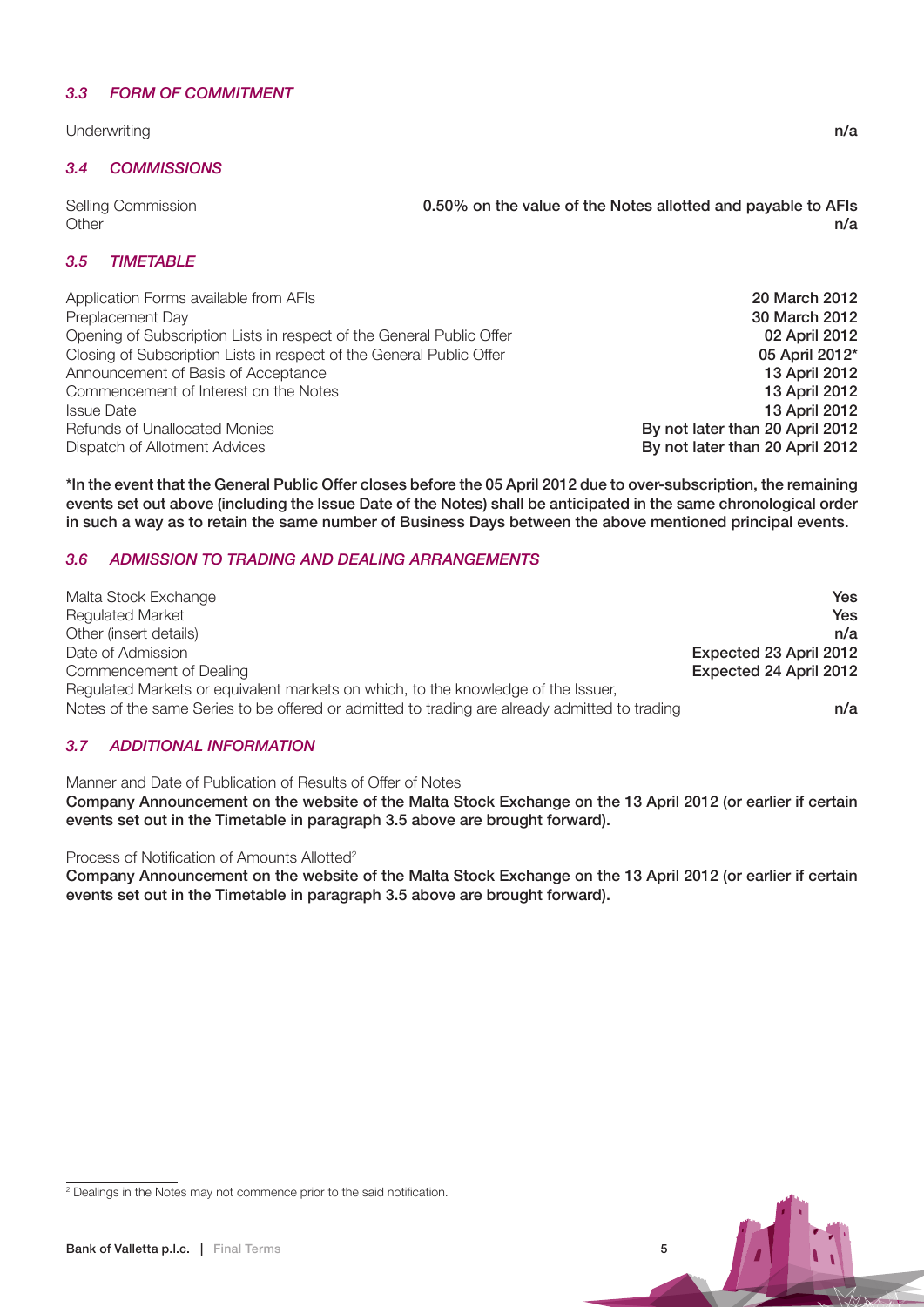Method and time limits for paying up, and for delivery of, Notes

Completed Subscription Agreements in respect of the Preplacement Offer are to be submitted to the Issuer together with the subscription proceeds, in cleared funds, on the 30 March 2012 by 12:00 hours.

Application Forms in respect of the General Public Offer are to be submitted to the Issuer between 08:30 hours on the 02 April 2012 and 12:00 hours on the 05 April 2012 (or earlier at the sole discretion of the Issuer). All applications must be accompanied by cleared funds.

Notes shall be allotted according to an allocation policy still to be determined by the Issuer.

#### Reduction of subscription & refunds

In the event that pursuant to the allocation policy which is still to be determined by the Issuer, Notes are, whether pursuant to the Preplacement Offer or the General Public Offer, not allotted or a smaller number of Notes than the number applied for are allotted, the respective applicants shall receive a full refund or, as the case may be, the balance of the price of the Notes applied for but not allotted, without interest, by credit transfer to such account indicated by the respective applicants, at the applicants' sole risk, by not later than the 20 April 2012.

| Other relevant terms and conditions             | n/a |
|-------------------------------------------------|-----|
| Information from a third party (insert details) | n/a |
| Source of Information                           | n/a |

## 3.8 Listing

The above Final Terms comprise the details required to list this issue of Notes pursuant to the €125,000,000 Debt Issuance Programme of Bank of Valletta p.l.c. (as from 13 April 2012).

# 3.9 Responsibility

The Directors of the Issuer accept responsibility for the information contained in these Final Terms as set out in the section "Responsibility Statement" in the Prospectus.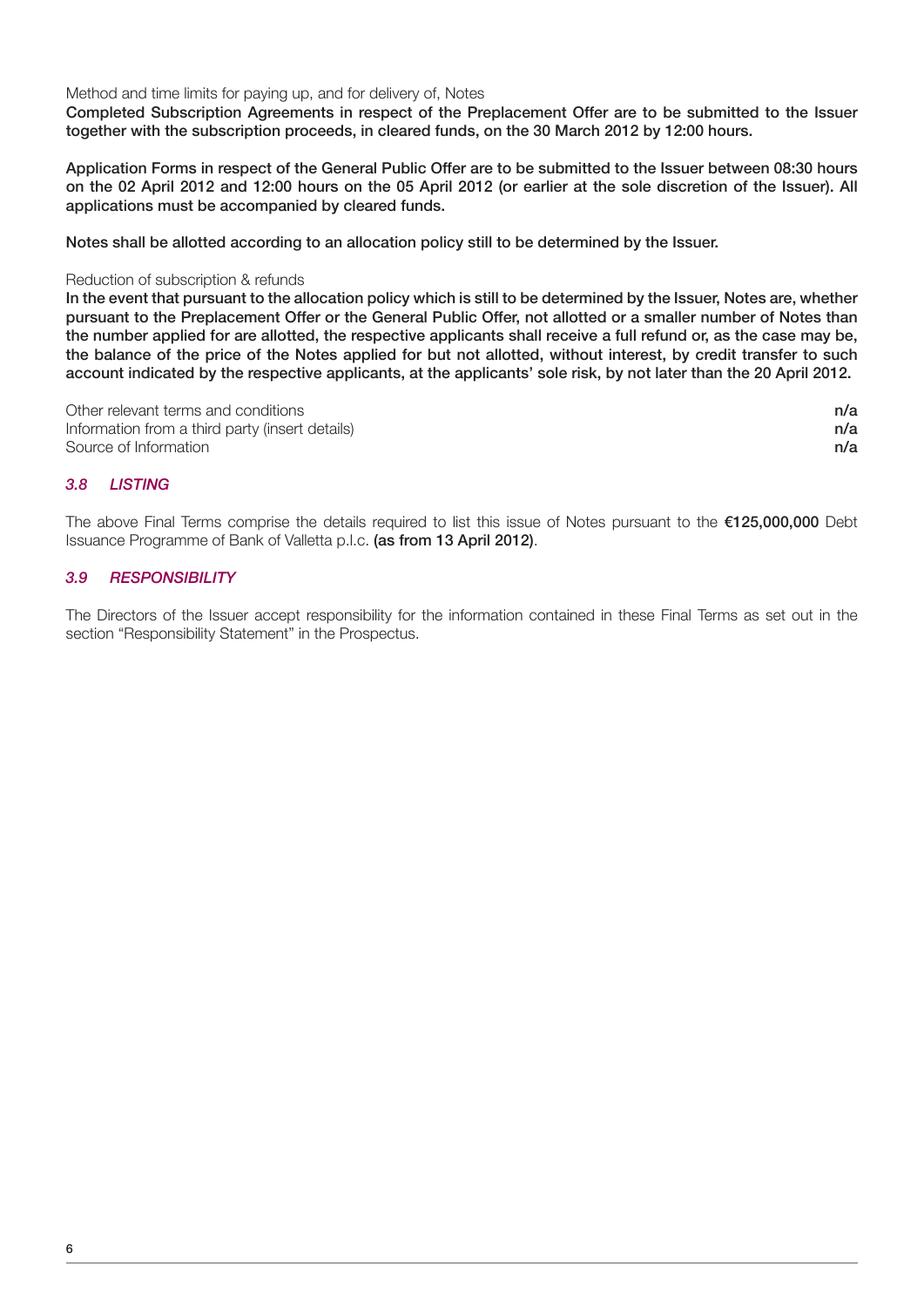# ANNEX 1: AUTHORISED FINANCIAL INTERMEDIARIES

# MEMBERS OF THE MALTA STOCK EXCHANGE

Atlas JMFS Investment Services Ltd **Tel: 2122 4410/2326 5690** 67, Level 3, South Street, Fax: 2122 3810/2326 5691 Valletta VLT1105 www.atlasjmfs.com

Bank of Valletta p.l.c. **Example 2020 Bank of Valletta p.l.c.** Tel: 2131 2020 Financial Markets & Investments Fax: 2275 1733 BOV Centre, Cannon Road, Santa Venera SVR 9030 www.bov.com

**Calamatta Cuschieri & Co. Ltd** Tel: 2568 8688 5th Floor, Valletta Buildings, Fax: 2568 8256 South Street, Valletta VLT 1103 www.cc.com.mt

# Charts Investment Management Services Ltd Tel: 2122 4106

Valletta Waterfront, Vault 17, Pinto Wharf Fax: 2124 1101<br>Floriana FRN 1913

Finance House, Princess Elizabeth Street, Fax: 2134 7333 Ta' Xbiex XBX 1102 www.curmiandpartners.com

**Financial Planning Services Ltd** Tel: 2134 4244 4, Marina Court, No 1, G. Cali Street, Fax: 2134 1202 Ta' Xbiex XBX 1421 www.bonellofinancial.com

GlobalCapital Financial Management Ltd **Tel: 2134 2342** Tel: 2134 2342 Testaferrata Street,<br>Ta' Xbiex XBX 1403 3100<br>Ta' Xbiex XBX 1403

Hogg Capital Investments Ltd **Tel: 2132 2872** Regent House, Level 3, Suite 33, Fax: 2134 2760 Bisazza Street, Sliema SLM 1641 www.hoggcapital.com

# HSBC Stockbrokers (Malta) Ltd **Tel: 2380 2211**

1st Floor, Business Banking Centre, Fax: 2380 2475 Mill Street, Qormi QRM 3101 www.hsbcmalta.com

67, Republic Street.

Rizzo, Farrugia & Co. (Stockbrokers) Ltd Tel: 2258 3000 Airways House, Third Floor, The Contract of the Contract of the Contract of the Contract of Tax: 2258 3001 High Street, Sliema SLM 1549 www.rizzofarrugia.com

www.charts.com.mt

**Curmi & Partners Ltd** Tel: 2134 7331

www.globalcapital.com.mt

**Lombard Bank Malta p.l.c. Exercise 2018** 12:2124 8411<br>
67 Republic Street **Exercise 2018** Valletta VLT 1117 www.lombardmalta.com